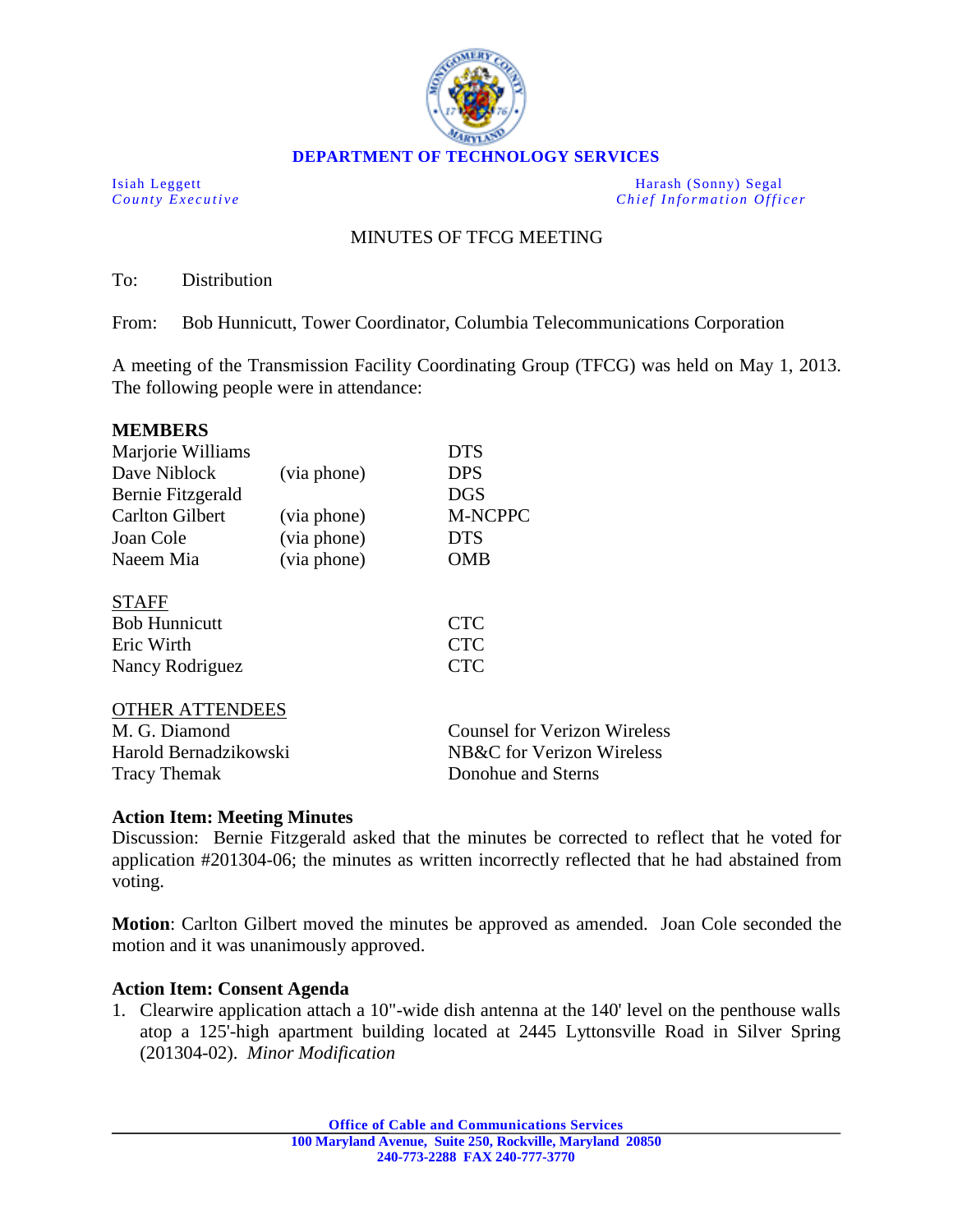Minutes of TFCG Meeting Held May 1, 2013 Page 2 of 4

- 2. Verizon Wireless application to replace twelve at the 118' level on a 140' high monopole on the Seneca Ayr Farm located at 13100 West Old Baltimore Road in Boyds (201304-09). *Minor Modification*
- 3. Sprint application to add a dish antenna at the 161' level atop a 156'-high apartment building located at 12630 Veirs Mill Road in Rockville (201305-04). *Minor Modification*
- 4. Verizon Wireless application to add three panel antennas at the 120' level atop a 14-story apartment building located at 4853 Cordell Avenue in Bethesda (201305-05). *Minor Modification*
- 5. Verizon Wireless application to replace six antennas atop 15-story apartment building located at 9737 Mt. Pisgah Road in Silver Spring (201305-06). *Minor Modification*
- 6. Verizon Wireless application to replace six antennas at the 125' level atop an 11-story office building located at 6707 Democracy Boulevard in Bethesda (201305-07). *Minor Modification.*
- 7. Verizon Wireless application to replace six antennas at the 140' level on a 190'-high monopole located on Gate of Heaven Cemetery property located at 13801 Georgia Avenue in Silver Spring (201305-08). *Minor Modification*
- 8. Verizon Wireless application to replace six antennas on a 199'-high monopole located at 16801 Oakmont Avenue in Gaithersburg (201305-09). *Minor Modification*

**Motion**: Bernie Fitzgerald moved the Consent Agenda items be recommended. Dave Niblock seconded the motion and it was unanimously approved.

# **Regular Agenda**

**Action Item:** Verizon Wireless application to construct a 155'-high monopole and attach 12 panel antennas at the 150' level on M-NCPPC property located at Gladbeck Drive in Silver Spring (201304-08). *Special Exception. Conditioned on M-NCPPC approving a lease agreement and resolving the environmental issues related to the proposed monopole, and on approval of a special exception and a reduction in the setback requirements by the Board of Appeals.* 

Bob Hunnicutt summarized the application and the Tower Coordinator's recommendation, noting that this application was the most recent of numerous attempts by other carriers in the past to site facilities in the vicinity of this site. Prior attempts to construct new monopole sites had failed because the area is in an environmental protection zone. He added that there are environmental issues to be resolved by the M–NCPPC, including whether the 8% limit on impervious surfaces in the protected area where the monopole site is located would be exceeded with the addition of monopole site, and that the location of the monopole on the property did not meet required setback distances from the property line. He described the area around the site along the ICC as having single-family residential areas to the north and a forested area on the other side of the ICC from the site. He remarked that the monopole will be visible to residents in nearby neighborhoods, and that passers-by along the ICC would likely see the top of the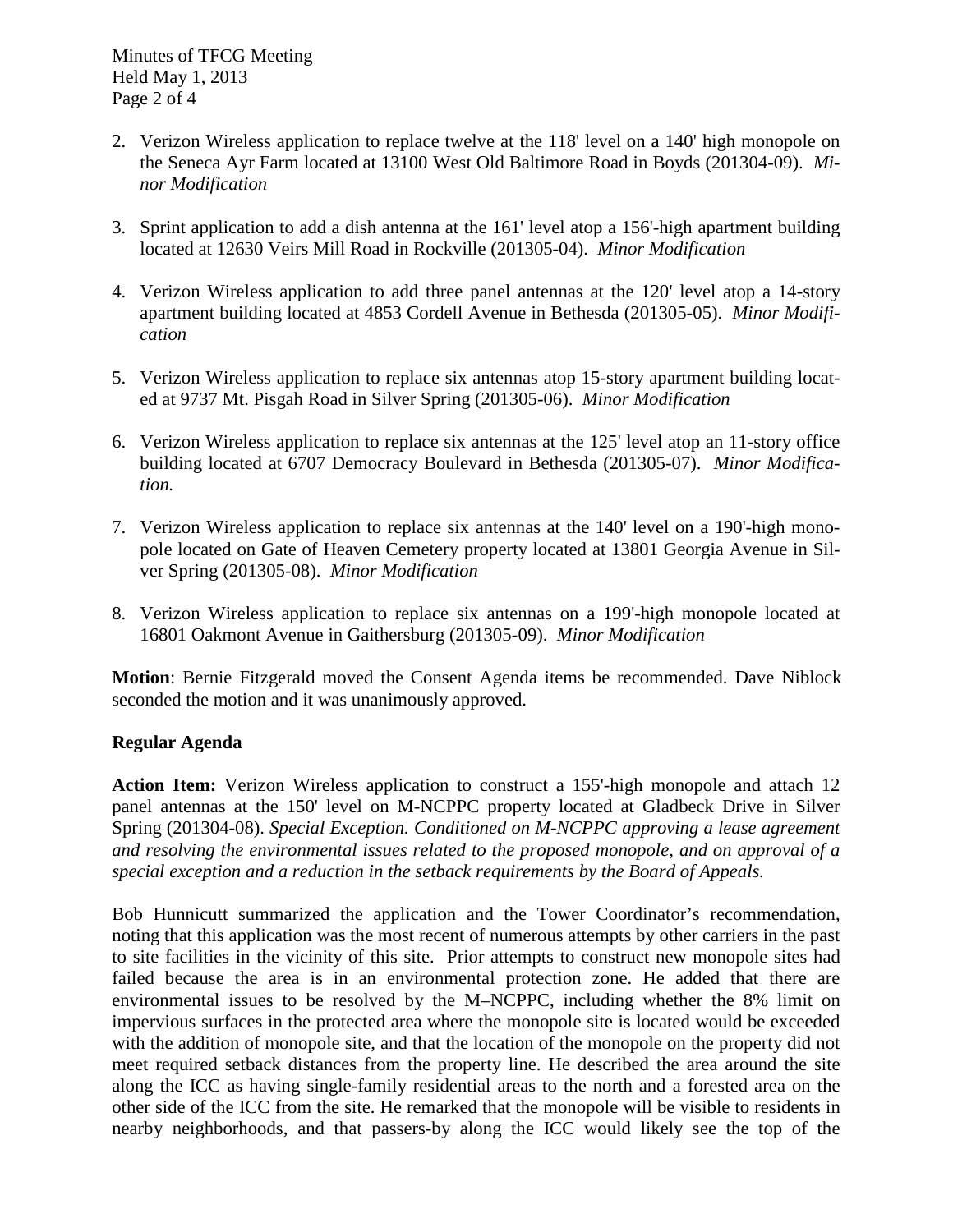Minutes of TFCG Meeting Held May 1, 2013 Page 3 of 4

monopole. Mr. Hunnicutt also explained that when asked about disguising the monopole, the applicant had said that M–NCPPC staff had declared that they would prefer not to have a tree disguise like the one at the Trolley Car Museum because its appearance had been the source of complaints from residents using the ICC.

Eric Wirth explained his review of the RF maps provided by Verizon Wireless and reported that based on the maps that were provided, there did not appear to be a distinguishable difference between the coverage from antennas at the 150' level as proposed and coverage from antennas at 130' level above ground. He added that there was a slightly smaller area shown on the map that illustrated coverage from antennas at the 110' level.

Mr. Hunnicutt said that based on the RF findings, if there are objections to the height of the monopole, it is likely that a shorter one at least 130' high could be used and still enable Verizon Wireless's antennas to meet the coverage objective for this site.

Mr. Fitzgerald expressed interest in recommending the monopole as proposed at the 150' level to permit co-location of antennas from other carriers interested in placing antennas in this vicinity. Ms. Williams agreed.

Mr. Hunnicutt said that based on his experience he would expect that once constructed, even a 130'-high monopole would be attractive to potential co-locators, because of the difficulty in siting facilities in this vicinity because of the environmental issues.

Carlton Gilbert noted that the special exception provisions in the Zoning Code state that a facility may be approved up to 155 feet in height.

Mr. Fitzgerald asked if the property on the other side of the ICC could be used for the monopole site. Mr. Bernadzikowski said that access in that heavily forested area would be problematic and that the proposed site was relatively easily accessed. Mr. Fitzgerald agreed. Mr. Bernadzikowski added that their engineers estimated that only perhaps 4% of the area had impervious surfaces and that they had a site visit scheduled with Area 3 M–NCPPC planning staff for May 3rd to discuss the environmental issues.

**Motion**: Bernie Fitzgerald moved the application be recommended as conditioned by the Tower Coordinator. Dave Niblock seconded the motion and it was approved with Carlton Gilbert abstaining.

**Action Item:** T-Mobile application to replace three antennas at the 130' level on a 212'-high lattice tower on WSSC property located at 23720 Log House Road in Gaithersburg (201305-02). *Minor Modification*. *Conditioned on the applicant providing written authorization from WSSC at the time of permitting that WSSC has approved this work.*

Mr. Hunnicutt explained that for the next two applications, because WSSC had advised him that they had not approved the work proposed by T-Mobile on their property, the Tower Coordinator's recommendation for this application was conditioned on the applicant providing written authorization from WSSC at the time of permitting that WSSC has approved this work.